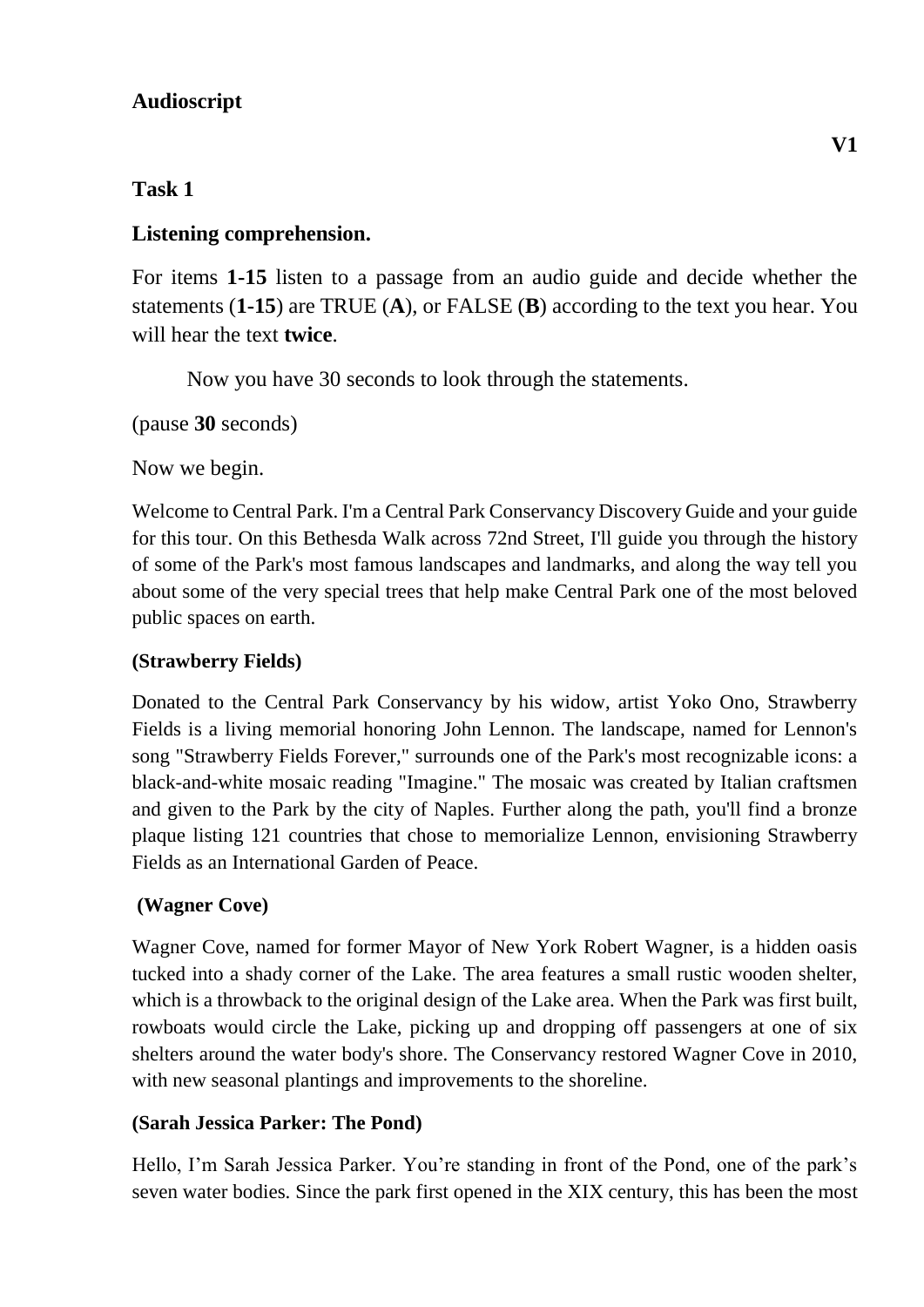heavily used park entrance. When Frederick Law Olmstead and Calvert Vaux designed the park, they imagined an immediate reprieve from the city streets. The Pond became a serene escape just feet from Fifth Avenue. Despite the millions of visitors who walk by the water's edge each year, you can still find a sense of solitude near the shimmering waters. It's hard to believe that this setting, like all of Central Park, is completely man-made. At the North-East end of the Pond is Gabster Bridge. Walk across it, and you'll see a fenced in wooded area that reaches out over the water. This is the Hallett Nature Sanctuary. Behind the gates is an eco-system that mimics the wild where animals can thrive in a secluded habitat. At three and a half acres, Hallett is home to rabbits, raccoons and groundhogs. If you've read "Catcher in the Rye", you'll remember Holden Caulfield visiting the Pond and asking: "Where do the ducks go in a winter?" The answer is that most stay in the park, but plenty of other birds migrate. In 2001 the Central Park Conservancy completed a reconstruction of the Pond, with shore-line plantings and island habitat for birds and turtles, and a waterfall. The Pond is both picturesque and practical. Before you explore the rest of the park, why not to find the perfect spot to rest and relax along this magnificent shoreline.

### **(Cherry Hill)**

Named for the Yoshino Cherry Trees that bloom here in April, Cherry Hill was originally designed as a scenic turnaround and watering trough for horse-drawn carriages. Designed by Park architect Jacob Wrey Mould, Cherry Hill Fountain is one of the Park's most celebrated Victorian designs. It features decorative tiles, eight small birdbaths, frosted glass globes, and a gilded finial. The fountain and concourse were restored by the Conservancy in 2012, opening up one of the Park's best Lake-side views.

### **(Bow Bridge)**

Bow Bridge, designed by Calvert Vaux, was the first cast-iron bridge erected in New York, and only the second built in the United States (the first is in Brownsville, Pennsylvania). Its span of 60 feet, linking Cherry Hill with the Ramble, is the longest of any bridge in the Park. The bridge's name references its resemblance to the graceful shape of an archer's bow. The eight large planting urns on the bridge were missing for almost a century until replicas of the original urns were replaced by the Central Park Conservancy in 2008.

### **(Whoopi Goldberg: Alice in Wonderland)**

Hey! This is Whoopi Goldberg. Welcome to all of you to one of my favorite places in Central Park. The March Hare, the Mad Hatter, the Cheshire Cat and Alice are all from Lewis Caroll's classic "Alice in Wonderland". Isn't Central Park just the greatest? You know, Alice found her way here in 1959. Philanthropist George Delacorte commissioned this bronze work as a gift to the children of New York and as a tribute to his late wife Margarita. And the lines engraved around the sculpture are from the nonsensical poem "The Jabberwocky", that's also by Lewis Caroll and it happens to be Mrs Delacorte's favorite poem. The sculpture shows Alice holding court from her perch on the mushroom.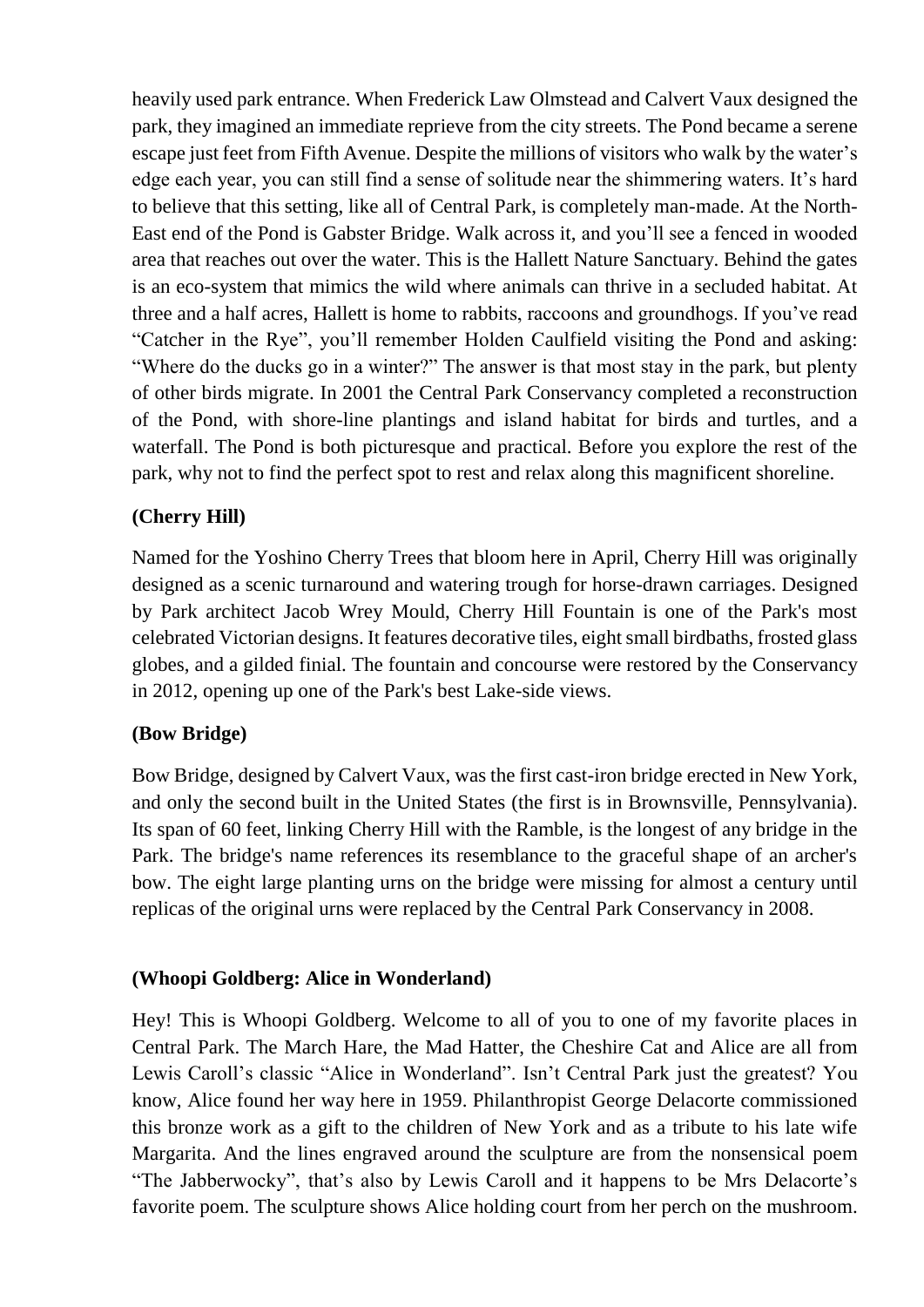Now kids love to climb up on that mushroom with her. And thousands of tiny hands, including my own, have literally polished its patina surface smooth. And as Alice herself might say: "Curiouser and curiouser." Holding a pocket watch is the March Hare, the host of the story's crazy tea party. At Alice's feet is the timid dormouse. He is nibbling a treat. The Mad Hatter's face is twisted in a crazy expression and behind Alice sits the Cheshire cat, my favorite. Now, I don't know if you know this, but in 1999 when they did television version of the story, I was the Cheshire Cat.

So, now, let's take a short walk up to 76th Street where you find another Alice in Wonderland's sculpture in the James Michael Levin playground. There you will find a fountain featuring Alice, the Queen, the Duchess, the Cheshire Cat, the Griffin and the White Rabbit. The Central Park is a child's wonderland, full of charming spots like these, and there are plenty of sites here to explore. But just keep your eye out for a cat without a smile, or a smile without a cat.

### **You now have 45 seconds to mark your answers.**

(pause 45 seconds)

**Now listen to the text again**.

**Text repeated.**

**Now you have 45 seconds to complete task 1.**

**Task 2**

#### **Integrated listening and reading**

Read the text about marsupials – the animals that carry their newly born babies in a pocket on the mother's body, then listen to a part of a lecture on a similar topic. You will notice that some ideas coincide and some differ in the two materials. Answer questions **16-25** by choosing **A** if the idea is expressed in both materials, **B** if it can be found only in the reading text, **C** if it can be found only in the audio-recording, and **D** if neither of the materials expresses the idea.

#### **Now you have 7 minutes to read the text.**

(pause 7 minutes)

**Now listen to a part of a lecture on a similar topic and then do the tasks (16-25), comparing the text above and the lecture. You will hear the lecture twice.**

People call it a bear, but the koala is really a marsupial. So, it is much more like a kangaroo than it is like a bear. Here's what I mean. First, the koala has a gestation period of only about 35 days